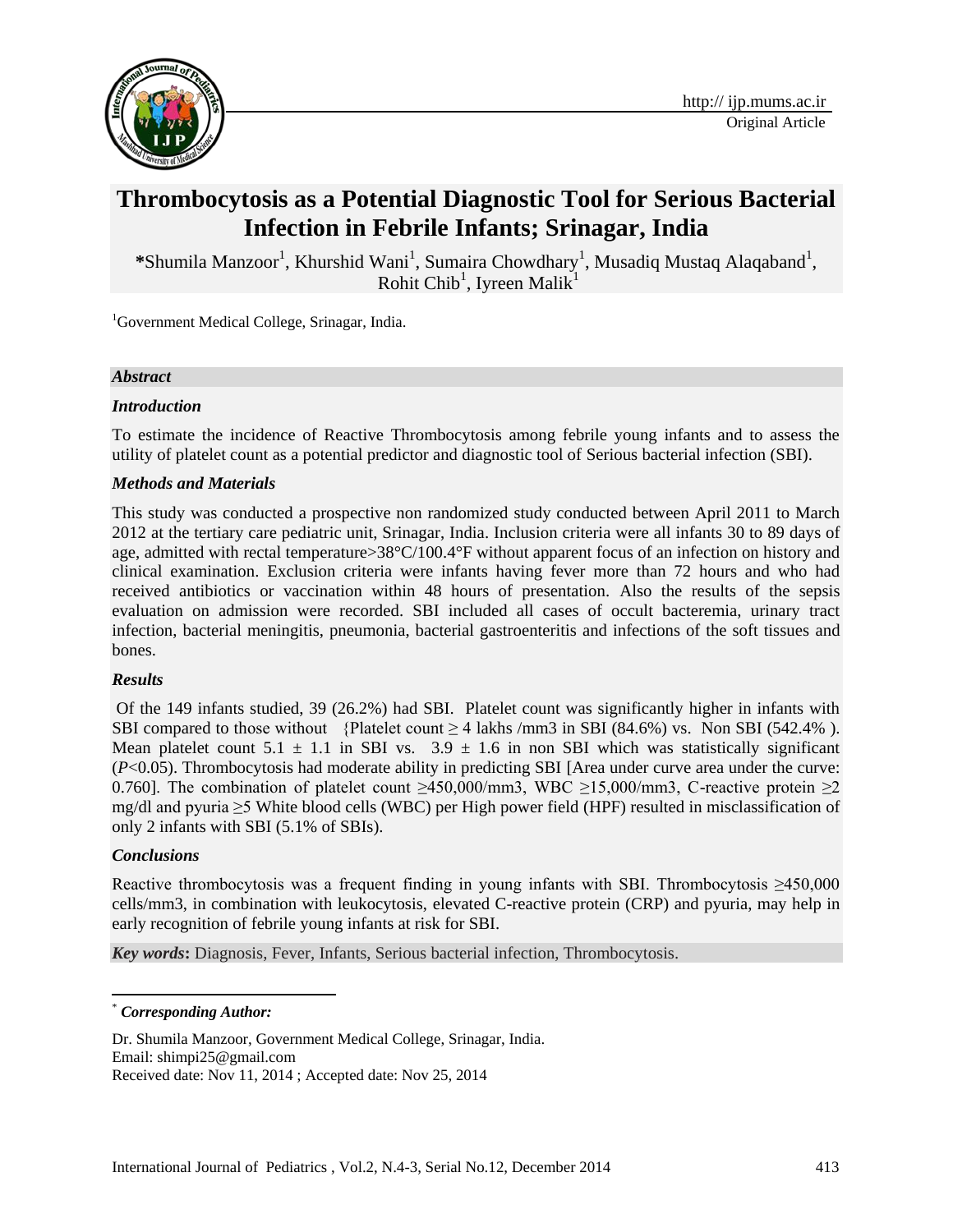# **Introduction**

Thrombocytosis an elevation in the peripheral blood platelet count to values more than 4 lakh/mm3 is common in infancy and childhood occurring in 3 to 13% of children. Thrombocytosis is of two types primary and secondary.

Primary is again divided into familial and essential. Familial has been described in number of families and appears to be heterogeneous as to underlying pathophysiological mechanism. Essential thrombocytosis is a chronic clonal myeloproliferative disease. Secondary thrombocytosis also known as reactive thrombocytosis in childhood results from increased thrombopoiesis as a reactive process due to underlying cause.

Reactive thrombocytosis seems to affect up to 15% of hospitalized children. It's more common in neonates, particularly premature ones and up to 2 years of age. Febrile infants less than 3 months of age present a management challenge, as many of these have no identifiable source of fever, and the prevalence of serious bacterial infection (SBI) in this age group is high. The most commonly suggested strategy is for the febrile neonates to be admitted to a hospital and undergo full sepsis work up.

In the past decade, several management strategies based on the combination of physical and laboratory findings have been proposed, but no protocol has been universally adopted. Furthermore, a series of laboratory parameters such as White blood cell (WBC) count, absolute neutrophil count, pyuria, C-reactive protein (CRP), and more recently, interleukin-6 and procalcitonin, have been extensively evaluated and compared as potential predictors of SBI. However these laboratory tests lack adequate predictive ability and the idea of a simple, rapid and inexpensive diagnostic test that could accurately identify bacterial infections among febrile infants remains unattainable (1-32).

# **Methods and Materials**

We followed the cases of all infants aged 30 to 89 days, admitted to G.B Pant Hospital associated with Government Medical College, Srinagar a tertiary care pediatric hospital in Srinagar district, northern India (Figure.1), from April 2011 to March 2012 for investigation of fever (defined as rectal temperature >38°C) without a focus of infection. Infants who had fever for more than 72 hours, and had received antibiotics or vaccination were excluded.

All patients who fulfilled the inclusion criteria underwent sepsis evaluation including WBC count, platelet count, blood culture, urine microscopy and culture and serum CRP levels. Lumbar puncture for Cerebrospinal fluid (CSF) analysis and culture, pleural tap for pleural fluid analysis as well as stool culture and chest radiographs, were obtained at the discretion of the attending pediatrician.

The WBC count with differential and the platelet count were quantified using automated laboratory equipment (Sysmex KX 21 ).

Blood cultures were monitored by an automated system (BacT/ALERT 3D). Urine was obtained by urethral catheterization using a sterile technique. The WBC in the urine were quantified by standard microscopic examination and expressed as WBC >5 per high power field (HPF) in centrifuged sample or >10 leucocytes/mm3 in uncentrifuged sample (17). The urine, CSF , pleural and stool cultures were monitored using standard laboratory techniques.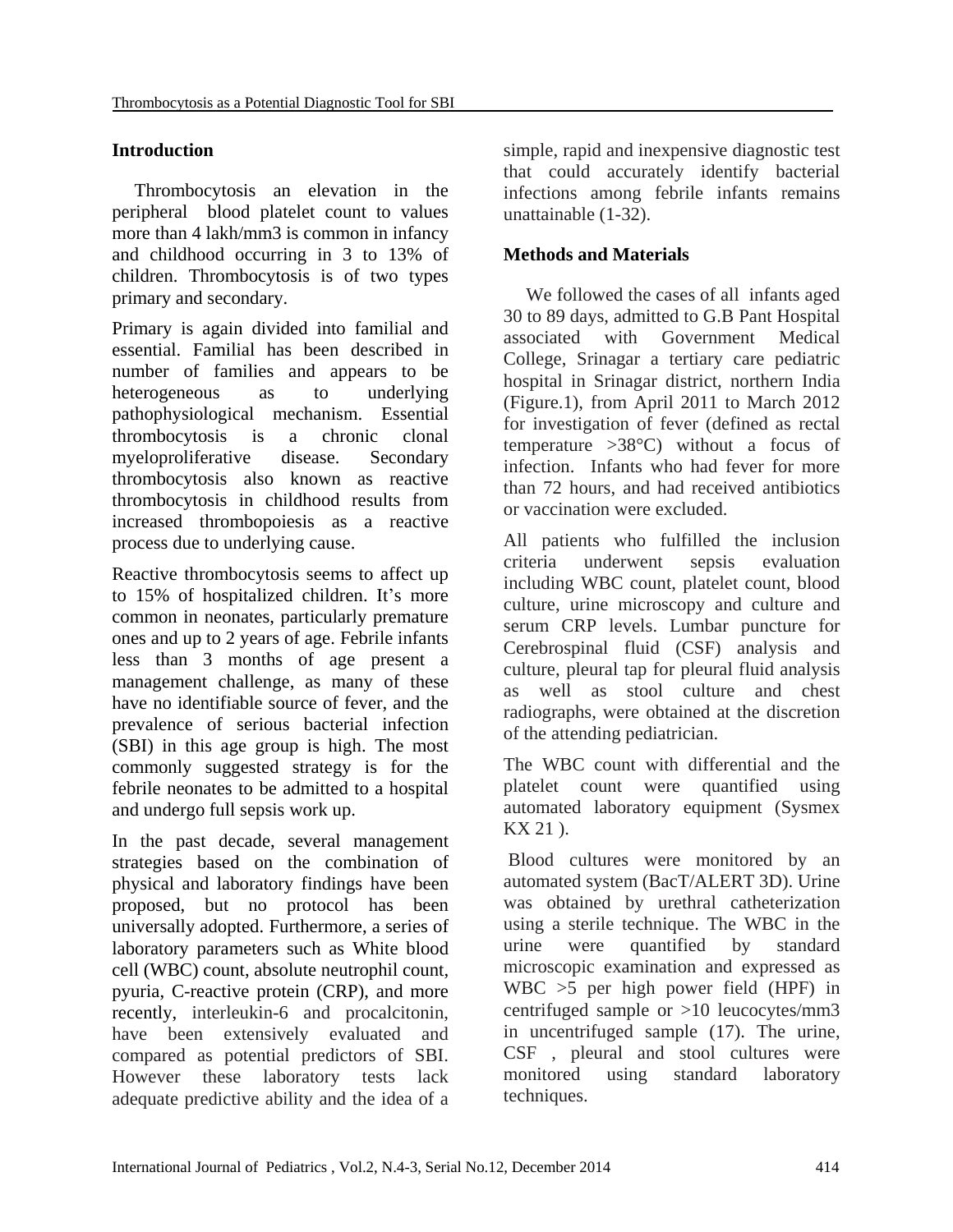Serious bacterial infection was defined as occult bacteremia, Urinary tract infection (UTI) pneumonia, bacterial enteritis and infection of soft tissue or bones. Isolates such as *Staphylococcus epidermidis* in the blood culture were considered contaminants unless they were isolated from more than two consecutive cultures.

Urinary tract infection was defined as a single known pathogen on urine culture with ≥1000 Colony-forming units (CFU) /ml of urine obtained by urethral catheterization. The diagnosis of UTI is based on culture of properly collected specimen Urinalysis is helpful in providing immediate information to suspect UTI and enable initiation of treatment.

Confirmation of the diagnosis on urine culture is necessary pneumonia was defined as the presence of a focal infiltrate on chest radiographs plus any of the following signs; a positive blood culture for a pathogenic organism or culture of a pathogenic organism from pleural fluid sample. Occult bacteremia was defined as pure growth of a single pathogenic micro-organism on blood culture of a febrile young infant without any apparent focus of infection on history and clinical examination.

Probable bacteremia was defined as the growth of two or more types of bacteria (19). Definite bacterial meningitis was defined as isolation of organism on Cerebrospinal fluid (CSF) culture. Probable bacterial meningitis was defined as abnormal CSF on analysis with sterile CSF culture. Only patient with definite bacterial infection was taken as serious bacterial infection.



**Fig.1:** Study area

# **Results**

This study was conducted in the Department of Pediatrics, GB Pant Hospital a tertiary care hospital for a period of one year from April 2011 to March 2012, Srinagar, India. Total number of admissions of patients with fever without apparent source of infection admitted to hospital was180. Total number of patients fulfilling the inclusion criteria was 149. 31 patients were excluded out of 180 as 12 of these had fever for more than 72 hours, 3 had recent vaccination history, and 16 were treated with antibiotics within 48 hours of presentation.

Results showed out of the 149 infants which fulfilled the inclusion criteria, SBI was documented in 39 (26.2%). Of these, 16 (41.0%) had UTI (11 with *Escherichia coli*), 8 occult bacteremia (2 with *klebsiella*  , 3 with Methicillin resi*stant staphylococcus aureus*, 3 with *Staphylococcus aureus* ), 9 infants had pneumonia, and 6 were diagnosed with bacterial meningitis (2 with *E.Coli* , 2 with *Group B Streptococcus* and *2* with *methicillin resistant Staphylococcus Aureus*). One infants had positive blood as well as urine cultures for *Escherichia coli*. None of the infants had a positive stool culture there was no case of bacterial pneumonia positive for blood culture.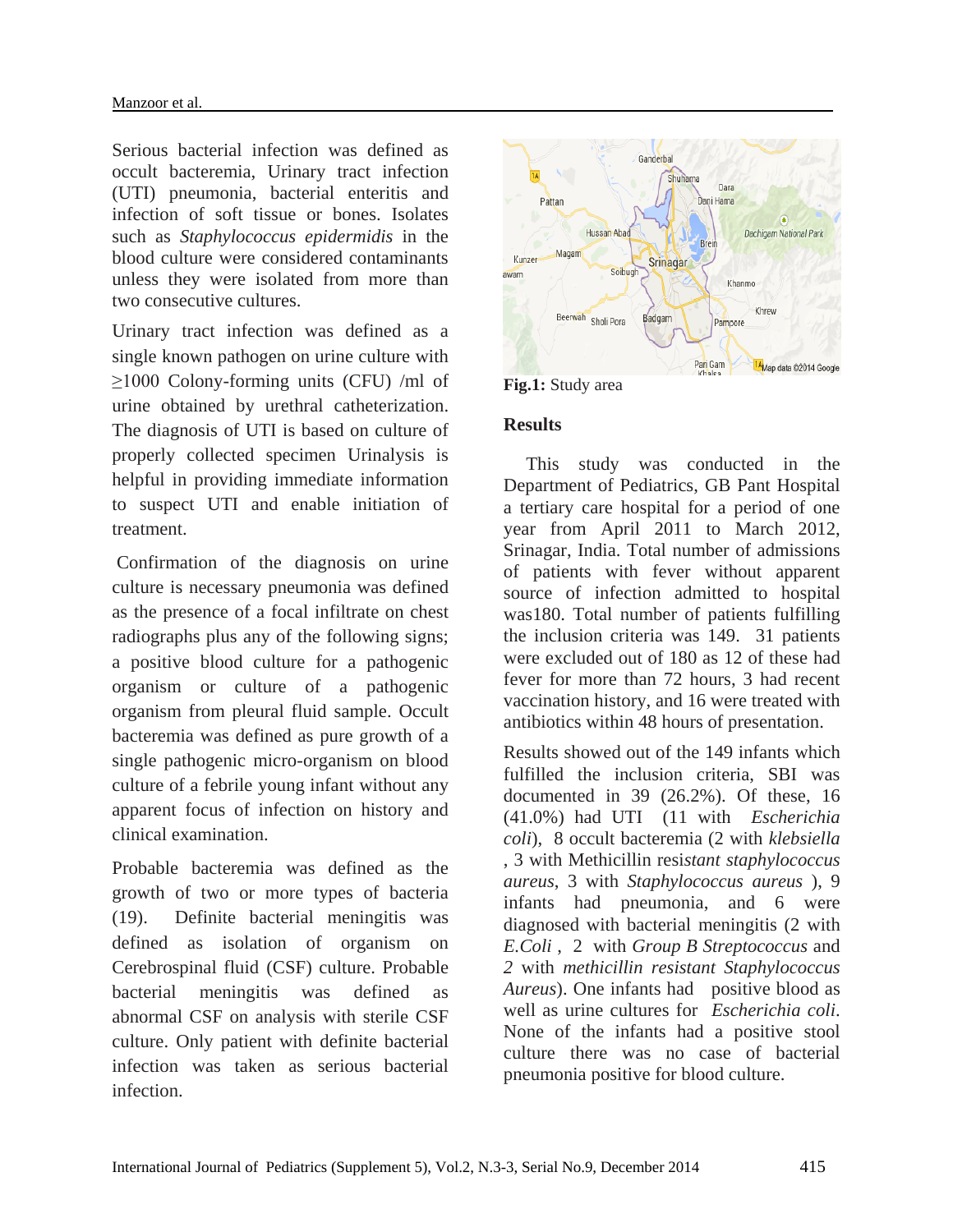The remaining 110 infants (.73.8%) with negative sepsis evaluation were categorized in the Non SBI group (Table.1).

### **Table 1**: Depicting Serious Bacterial Infection Across Diagnosis

| Serious Bacterial Infection across diagnosis | Percentage |
|----------------------------------------------|------------|
| Pneumonia                                    | 23.1       |
| Meningitis                                   | 15.4       |
| Occult Bacteremia                            | 20.5       |
| <b>Urinary Tract Infection</b>               | 41.0       |

Age, gender and residence were nonsignificant across both SBI and Non SBI groups. P-value non-significant  $(P> 0.05)$ . Thrombocytosis ( Platelet count more than 4 lakh/mm3) was significantly higher in SBI, 33 out of 39 vs. Non SBI 60 out of 110 (P <0.05), CRP and [Total leucocyte count](http://www.google.com/url?sa=t&rct=j&q=&esrc=s&source=web&cd=1&cad=rja&uact=8&ved=0CB0QFjAA&url=http%3A%2F%2Fwww.ncbi.nlm.nih.gov%2Fpmc%2Farticles%2FPMC2702981%2F&ei=Q2SAVLDPHILoOJrugdgF&usg=AFQjCNGhPUELDU4wQ78LWDIxvsTJt303bA)

(TLC) was significantly high on SBI than Non SBI (P<0.05).

Blood culture was positive in 9 SBI patients, Urine culture 16, Cerebrospinal fluid (CSF) culture in 6, Chest x ray (CXR) for pneumonia and pleural fluid analysis /culture for isolation of pathogen for pneumonia in 9 patients (Tables.2-5).

**Table 2**: Comparing various variables across SBI and non SBI

| Variables                    | <b>SBI</b>     | Non SBI           | P-value |
|------------------------------|----------------|-------------------|---------|
| Temperature( ${}^{\circ}$ F) | $103 + 1.3$    | $102 + 1.1$       | 0.000   |
|                              | (101, 105)     | (101, 105)        |         |
| Hemoglobin                   | $11.8 \pm 2.7$ | $12.0 \pm 2.3$    | 0.72    |
|                              | (9.2, 19.2)    | (8.6, 19)         |         |
| Total Leukocyte count        | 14,915±4998    | $10,948 \pm 4586$ | 0.000   |
| (000's/mm3)                  | (5900, 24500)  | (5200, 29000)     |         |
| <b>Total Platelet Count</b>  | $5.1 \pm 1.1$  | $3.9 \pm 1.6$     | 0.000   |
| (lakh/mm3)                   | (1.5, 7.2)     | (0.4, 7.4)        |         |
|                              |                |                   |         |

 Temperature, TLC and total platelet count was higher in SBI group than in Non SBI (P<0.05) (Table.3) Shows the Mean ±1 SD (lowest and highest variable across each investigation).

| <b>Table 3:</b> The mean platelet count in lakhs/mm3 across SBI and Non SBI |
|-----------------------------------------------------------------------------|
|-----------------------------------------------------------------------------|

| Twore of the mean platelet count in ranno minds across SDI and I foll SDI |
|---------------------------------------------------------------------------|
| $4.7$ lakh/m $33$                                                         |
| $5.2$ lakh/mm $3$<br>$4.9$ lakh/mm $3$                                    |
| $5.3$ lakh/mm $3$                                                         |
| $3.9$ lakh/mm $3$                                                         |
|                                                                           |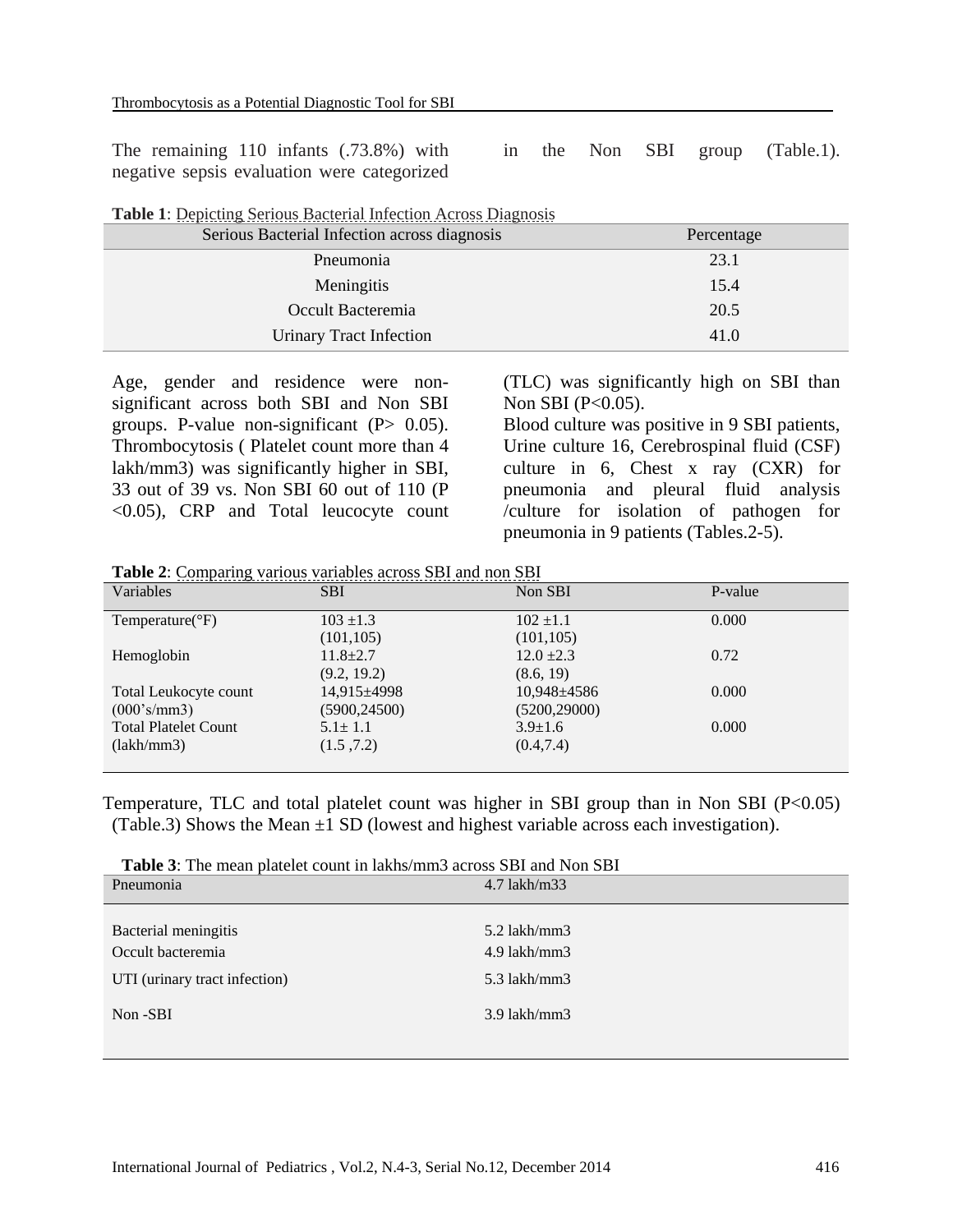| <b>Table 4:</b> Depicting investigations across SBI And Non SBI                |         |          |  |  |
|--------------------------------------------------------------------------------|---------|----------|--|--|
| Investigation                                                                  | $SBI\%$ | Non SBI% |  |  |
| Thrombocytosis $>4$ lakh/mm3                                                   | 84.6    | 54.5     |  |  |
| $CRP(\geq 2mg/dl)$                                                             | 51.3    | 13.6     |  |  |
| Total Leukocyte Count( $\geq$ 15,000/mm3)                                      | 51.3    | 21.8     |  |  |
| Urine examination for pus cells $($ >5/HPF $)$                                 |         |          |  |  |
|                                                                                | 64.1    | 5.5      |  |  |
| Platelet count $\geq 4.5$ lakh/mm3                                             | 82.1    | 30.0     |  |  |
| <b>Table 5:</b> Test characteristics for differential platelet count threshold |         |          |  |  |
|                                                                                |         |          |  |  |

| <b>Table4:</b> Depicting investigations across SBI And Non SBI |  |
|----------------------------------------------------------------|--|
|                                                                |  |

| Platelets in lakh/mm3 | N(39) | Sensitivity<br>$\%$ | Specificity<br>$\%$ | PPV% | NPV% | Accuracy % | <b>OR</b> % |
|-----------------------|-------|---------------------|---------------------|------|------|------------|-------------|
| $>4.0$ lakh/mm3       | 33    | 84.6                | 45.5                | 35.5 | 89.3 | 55.7       | 4.6         |
| $>4.5$ Lakh/mm3       | 32    | 82.1                | 70                  | 49.2 | 91.7 | 73.2       | 10.7        |
| $>5.0$ lakh/mm3       | 20    | 53.8                | 70.0                | 38.9 | 81.1 | 65.8       | 2.7         |
| $>6.0$ lakh/mm3       | 8     | 20.5                | 90.0                | 42.1 | 76.2 | 71.8       | 2.3         |

SBI: Serious bacterial infection; PPV: Positive predictive value; NPV: Negative predictive value.

According to test characteristics for different platelet count thresholds we came to know that platelet count of≥ 4.5 lakh/mm3 carried best accuracy of 73.2 %, odds ratio of 10.7, sensitivity 82.1%, specificity 70%, Negative predictive value (NPV) 91.7% and Positive

predictive value PPV) 49.2% than any other platelet threshold, so the platelet count of ≥4.5 lakh/mm3 had a differential tendency to pick up the maximum patients out of SBI and lesser patients out of Non SBI (Table.6).

**Table 6**: Depicting combined high risk criterion of TLC, Pyuria, CRP and Platelet count in early prediction of patients of SBI

| $\mathbf N$<br>(39) | Sensitivity % | Specificity %                                        | PPV % | NPV% | <b>OR</b> |
|---------------------|---------------|------------------------------------------------------|-------|------|-----------|
| 20                  |               | 78.2                                                 | 45.5  | 81.9 | 3.8       |
| 25                  |               | 94.5                                                 | 80.6  | 8.1  | 30.9      |
| 20                  |               | 86.4                                                 | 57.1  | 83.3 | 6.7       |
| 32                  |               | 70.0                                                 | 49.2  | 91.7 | 10.7      |
| 32                  |               | 76.4                                                 | 55.2  | 92.3 | 14.8      |
| 35                  |               | 68.2                                                 | 50.0  | 94.9 | 18.7      |
| 37                  |               |                                                      |       |      | 21.4      |
|                     |               | 51.3<br>64.1<br>51.3<br>82.1<br>82.1<br>89.7<br>94.9 | 53.6  | 42.0 | 96.7      |

PLT: Platelet count; CRP: C-reactive protein; HPF: High power field, PPV: Positive predictive value; NPV: Negative predictive value.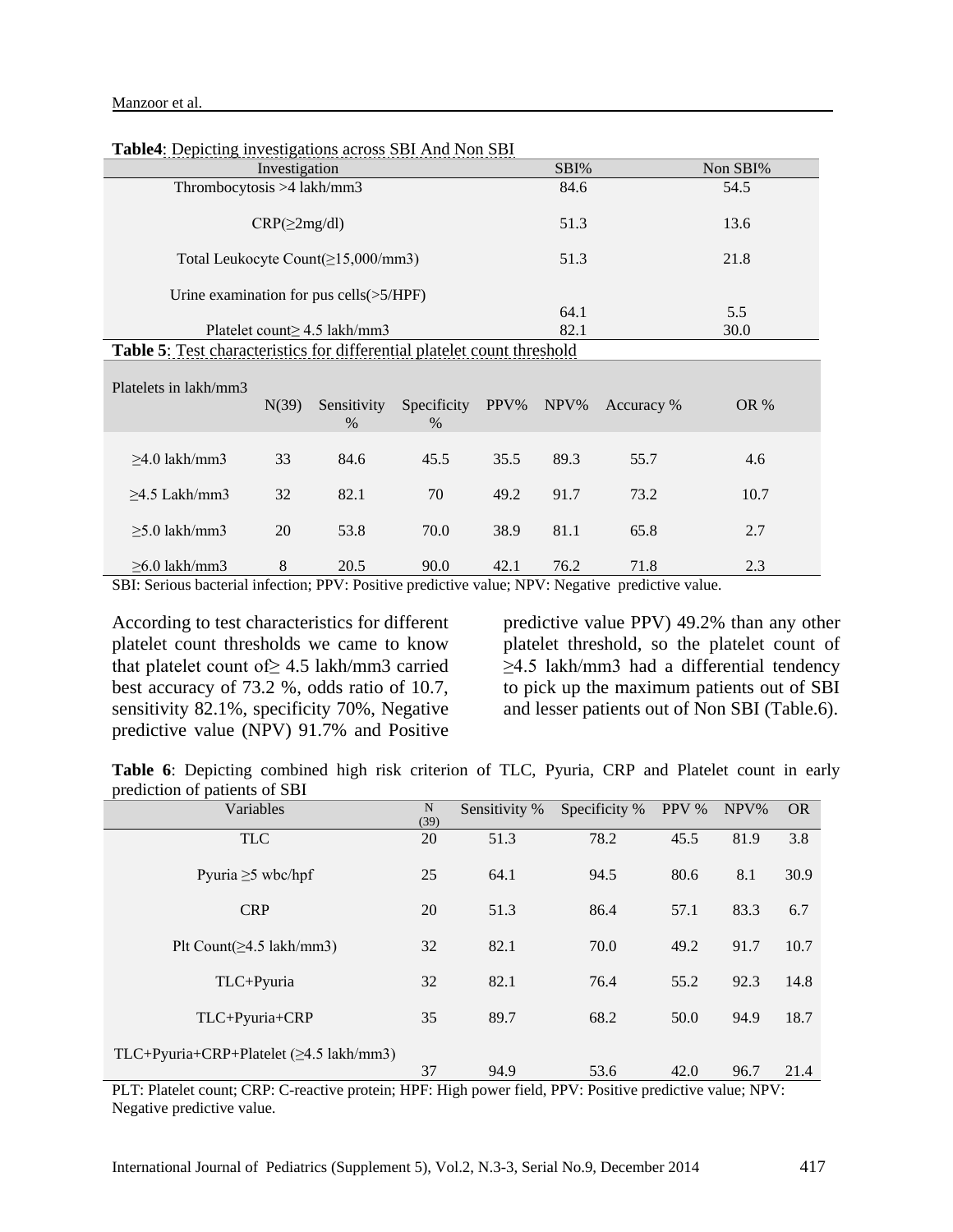A combined high-risk criterion of two tests (15,000/mm3 for WBC and ≥5WBC/HPF of pyuria, led the misclassification of 17.9 % of the SBIs (7 infants), while 26 infants were falsely classified as high-risk out of non SBI.

Further combination of WBC  $\geq 15000$ /mm3, pyuria≥10 WBC /HPF, and CRP  $\geq$ 2 mg/dl, led to the misclassification of 4 infants with SBI (10.2% of SBI), whereas 35 infants without bacterial infection were falsely classified as high-risk.

The addition of platelet count of  $\geq 4.5$ lakh/mm3 to the above combination of three tests resulted in misclassification of only 2 SBI infants (5.1%) with improvement of picking up 2 more patients with SBI over the combination of three tests, with final pick up of 37 out of 39 SBI patients thus the combination of four tests may help in early prediction of serious bacterial infection in febrile young patients (Figure.2).



**Fig.2**: Depicting Receiver Operating characteristics curves (ROC) for plotted for platelet PLT),WBC,CRP, and Pyuria predicting serious bacterial infection in febrile young infants

Receiver operating characteristics curve (ROC) was plotted for platelet (PLT), WBC, C- reactive protein (CRP) and pyuria predicting serious bacterial infection in febrile young infants.

Area under the curve (AUC) for PLT was 0.760 ; for WBC 0.64; for CRP 0.688 and for pyuria was 0.793. The AUC for WBC was significantly lower compared to the AUC for pyuria (P< 0.05). No statistically significant differences were found between the AUCs

of the other parameters, thus PLT with 0.760 AUC carry moderate ability in predicting patients with SBI.

### **Discussion**

This study was conducted in Department of Pediatrics, G.B Pant Hospital, a referral tertiary care hospital associated with Government Medical College, for children of Kashmir valley. The study was conducted from April 2011 to March 2012. Total number of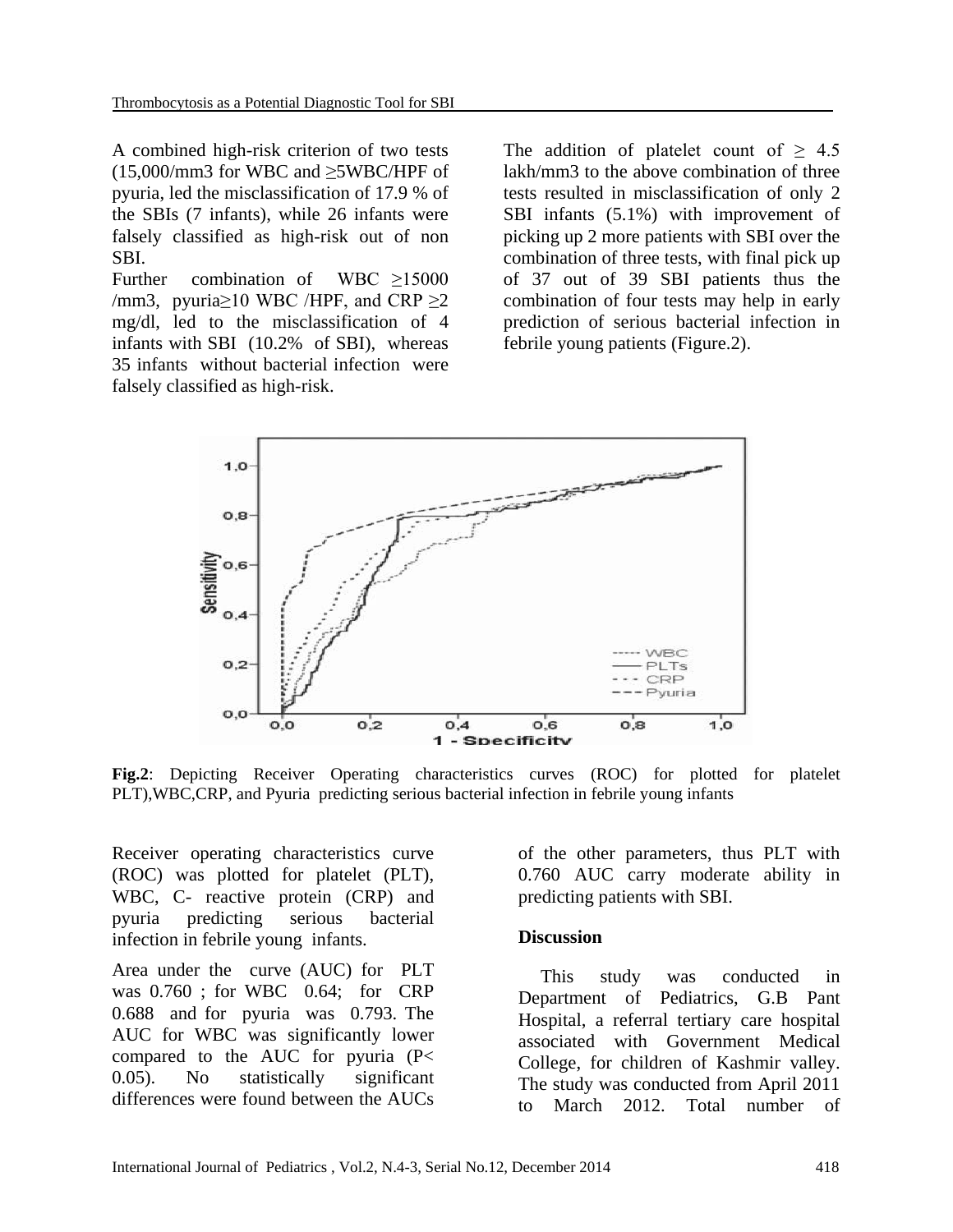admissions during period was 25640. Total number of patients with fever without apparent focus of infection on history and clinical examination, admitted during this period was 180. Finally total number of patients fulfilling the inclusion criteria was 149.

The purpose of this study was, to estimate the incidence of reactive thrombocytosis among febrile young patients and to assess the utility of platelet count as a potential predictor of serious bacterial infection. The prevalence of SBI in our population was 26.2% (39 out of 149 patients were positive for SBI). Since the study was conducted in a tertiary care hospital, to which more sick patients are referred, it can be the reason for high prevalence of SBI in our study.

In this study, platelet count was significantly higher in febrile infants with documented bacterial infection, particularly in those with UTI, occult bacteremia and pneumonia. However, due to a substantial overlap, it was difficult to identify threshold value that could clearly differentiate infants with SBI from other febrile infants. Platelet counts of ≥450,000/mm3 had the highest accuracy (73.2%) in differentiating infants with SBI, with less false negative and false positive results. The overall ability of platelet count to identify infants with SBI was moderate (AUC 0.76), but comparable to the other parameters.

The fact that platelets can behave like an acute phase reactant is well recognized. Stimulation of platelet production is triggered by interleukin-6 which enhances megakaryopoiesis directly and indirectly by stimulating hepatic thrombopoietin production.

In this study, platelet count was significantly higher in infants with SBI compared to those without, and this was so, reactive thrombocytosis in combination with WBC, CRP and pyuria seems to be a useful tool in predicting early the risk of SBI in young febrile patients. Hence, thrombocytosis in febrile young infants could be used as a quick inexpensive diagnostic tool for predicting SBI.

# **Conflict of interests**: None

# **Acknowledgment**

The authors is grateful to the collegues and staffs for their help and cooperation during the study period.

# **References**

- 1. Sutor AH. Thrombocytosis in childhood. Semin Thromb Hemost1995;21: 330-9.
- 2. Kaushansky K. Thrombopoietin: the primary regulator of platelet Production. Blood 1995; 86:419-31.
- 3. Ishiguro A, Suzuki Y, Mito M, Shimbo T, Matsubara K, Kato T, et al. Elevation of serum thrombopoietin precedes thrombocytosis in acute infections. Br J Haematol 2002; 116: 612-18.
- 4. Fujiwara T, Harigae H, Kameoka J, Yokoyama H,Takahashi S, Tomiya Y, et al. A case of familial thrombocytosis: possible role of altered thrombopoietin production. Am J Hematol 2004; 76: 395-7.
- 5. Kikuchi M, Tayama T, Hayakawa H, Takahashi I, Hoshino H, Ohsaka A. Familial thrombocytosis. Br J Haematol 1995; 89:900-902.
- 6. Williams EC, Shahidi NT. Benign familial thrombocytosis. Am J Hematol 1991; 37: 124-5.
- 7. Fernandez-Robles E, Vermylen C, Martiat P,Ninane J, Cornu G. Familial essential thrombocythemia.Pediatr Hematol Oncol  $1990 \cdot 7 \cdot 373 - 6$
- 8.Hasle H.Incidence of essential thrombocythemia in children. Br J Haematol 2000; 110: 751.